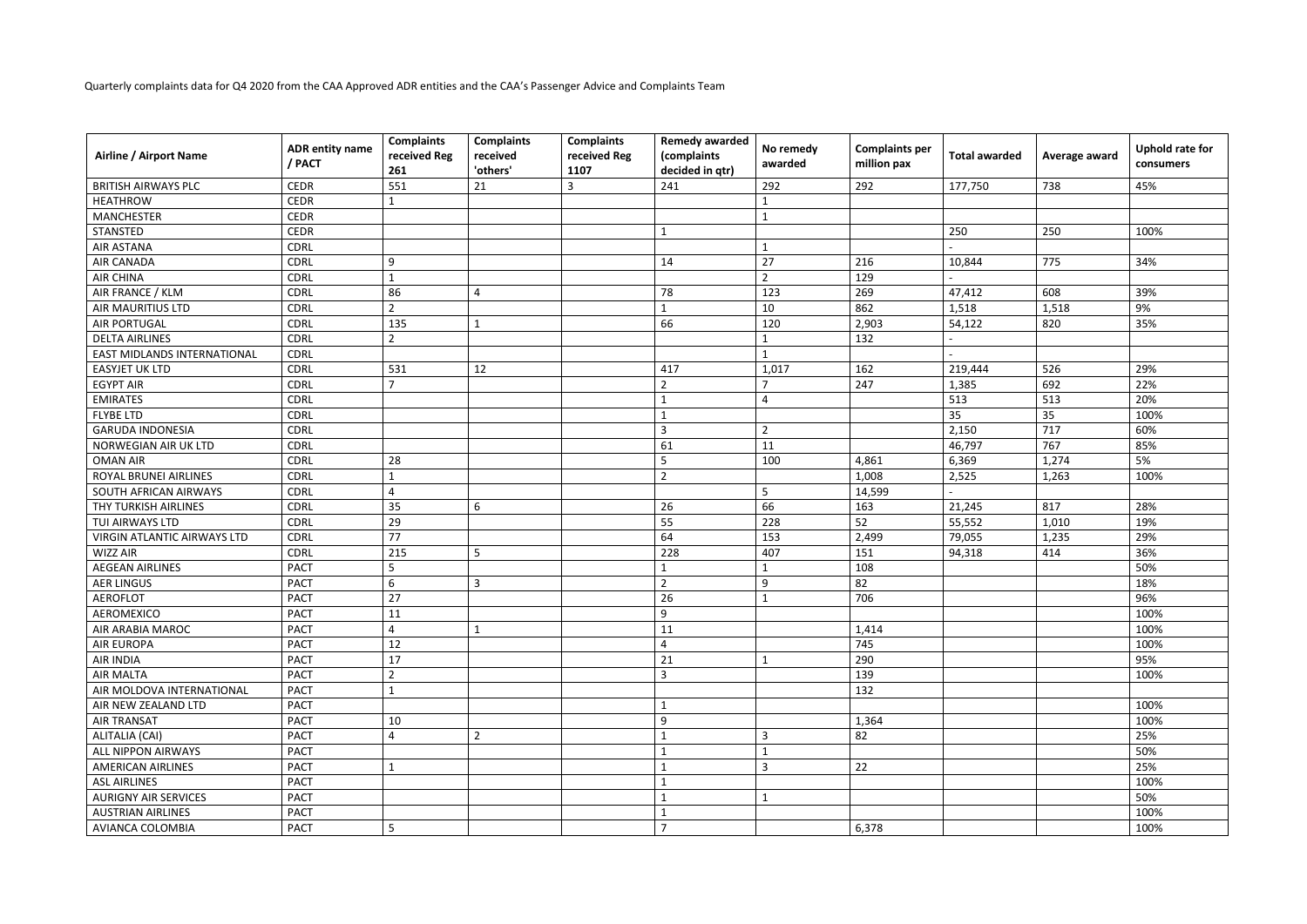| <b>AZERBAIJAN AIRLINES (AZAL)</b> | <b>PACT</b>                   |                | $\overline{2}$ |                |        | 100% |
|-----------------------------------|-------------------------------|----------------|----------------|----------------|--------|------|
| <b>BEIJING CAPITAL AIRLINES</b>   | <b>PACT</b>                   |                |                |                |        | 100% |
| <b>BH AIR</b>                     | <b>PACT</b>                   |                | 8              |                |        | 100% |
| <b>BIMAN BANGLADESH AIRLINES</b>  | <b>PACT</b>                   |                |                |                |        | 100% |
| <b>BLUE AIR</b>                   | <b>PACT</b><br>9              |                | 9              |                | 265    | 100% |
| <b>BLUE ISLANDS LIMITED</b>       | <b>PACT</b><br>1              |                |                |                | 63     |      |
| <b>BLUE PANORAMA</b>              | <b>PACT</b>                   |                |                |                |        | 100% |
| <b>BMI REGIONAL</b>               | <b>PACT</b>                   |                |                |                |        | 100% |
| <b>BULGARIA AIR</b>               | <b>PACT</b><br>$\overline{2}$ |                |                |                | 219    |      |
| <b>CATHAY PACIFIC AIRWAYS</b>     | <b>PACT</b><br>1              |                |                |                | 38     | 100% |
| <b>CHINA AIRLINES</b>             | <b>PACT</b><br>$\mathbf{1}$   |                |                |                | 316    | 50%  |
| CHINA EASTERN AIRLINES            | <b>PACT</b>                   |                |                |                |        | 100% |
| CONDOR                            | <b>PACT</b><br>1              |                |                |                |        | 100% |
| <b>CROATIA AIRLINES</b>           | <b>PACT</b><br>3              |                |                |                | 816    | 100% |
| <b>EASTERN AIRWAYS</b>            | <b>PACT</b>                   |                |                | 1              |        |      |
| EL AL                             | <b>PACT</b><br>3              |                |                |                | 38,961 | 100% |
| <b>EMIRATES</b>                   | <b>PACT</b><br>11             |                | 3              | 18             | 69     | 14%  |
| <b>ENTER AIR</b>                  | <b>PACT</b><br>$\overline{2}$ |                | 5              | 6              | 24     | 45%  |
| <b>ERNEST</b>                     | <b>PACT</b>                   |                |                |                |        | 100% |
| <b>ETHIOPIAN AIRLINES</b>         | <b>PACT</b><br>3              |                | 3              | $\overline{2}$ | 103    | 60%  |
| ETIHAD AIRWAYS                    | <b>PACT</b><br>6              |                | $\overline{2}$ | $\overline{2}$ | 283    | 50%  |
| <b>EUROWINGS LUFTVERKEHRS</b>     | <b>PACT</b>                   |                | $\overline{2}$ |                |        | 100% |
| <b>EVA AIR</b>                    | <b>PACT</b>                   |                | $\overline{2}$ |                |        | 100% |
| <b>FINNAIR</b>                    | <b>PACT</b><br>3              |                | 3              | $\overline{2}$ | 77     | 60%  |
| <b>FLYBOSNIA</b>                  | <b>PACT</b><br>$\overline{2}$ |                |                |                |        |      |
| <b>FREEBIRD AIRLINES</b>          | <b>PACT</b><br>1              |                | $\overline{2}$ |                |        | 100% |
| <b>GEORGIAN AIRWAYS</b>           | <b>PACT</b>                   |                | 6              |                |        | 100% |
| <b>GULF AIR</b>                   | <b>PACT</b><br>3              |                | 6              |                | 210    | 100% |
| <b>HAINAN AIRLINES</b>            | <b>PACT</b>                   |                | $\overline{3}$ |                |        | 100% |
| HI FLY                            | <b>PACT</b>                   |                |                |                |        |      |
| <b>IBERIA</b>                     | <b>PACT</b><br>17             | 2              | 23             | 10             | 387    | 70%  |
| <b>ICELANDAIR</b>                 | 6<br><b>PACT</b>              |                | 6              | $\overline{3}$ | 1,094  | 67%  |
| JAPAN AIRLINES                    | <b>PACT</b>                   |                |                |                |        | 100% |
| JET2.COM LTD                      | <b>PACT</b><br>14             | $\mathbf 1$    | 5              | 16             | 16     | 24%  |
| <b>KENYA AIRWAYS</b>              | <b>PACT</b><br>$\overline{2}$ |                | $\overline{2}$ |                | 371    | 67%  |
| <b>KUWAIT AIRWAYS</b>             | <b>PACT</b>                   |                | 3              |                |        | 100% |
| LATAM AIRLINES BRASIL             | <b>PACT</b><br>$\overline{2}$ |                | 5              |                | 138    | 100% |
| <b>LEVEL EUROPE</b>               | <b>PACT</b><br>$\mathbf{1}$   |                |                |                | 8      |      |
| <b>LOGANAIR LTD</b>               | <b>PACT</b><br>8              | $\overline{3}$ | 5              |                | 110    | 83%  |
| LOT-POLISH AIRLINES               | 10<br><b>PACT</b>             |                |                |                | 436    | 88%  |
| LUFTHANSA                         | <b>PACT</b><br>1              |                |                |                | 5      | 100% |
| LUXAIR                            | <b>PACT</b>                   |                |                | 1              |        |      |
| MALAYSIAN AIRLINES SYSTEM-MAS     | <b>PACT</b><br>4              |                |                |                | 802    | 100% |
| MONTENEGRO AIRLINES               | <b>PACT</b><br>$\mathbf{1}$   |                |                |                | 2,309  | 100% |
| <b>NEOS SPA</b>                   | <b>PACT</b><br>$\mathbf{1}$   |                |                |                |        |      |
| NORWEGIAN AIR SHUTTLE             | <b>PACT</b><br>44             | $\mathbf{1}$   | 21             | $\overline{2}$ |        | 91%  |
| PAKISTAN INTL AIRLINES            | <b>PACT</b><br>5              |                | 12             |                | 3,805  | 92%  |
| <b>PEGASUS AIRLINES</b>           | <b>PACT</b><br>$\overline{2}$ |                | 4              |                | 15     | 80%  |
| PHILIPPINE AIRLINES               | <b>PACT</b><br>6              |                |                |                | 1,343  | 50%  |
| QANTAS                            | <b>PACT</b>                   |                |                | $\overline{2}$ |        |      |